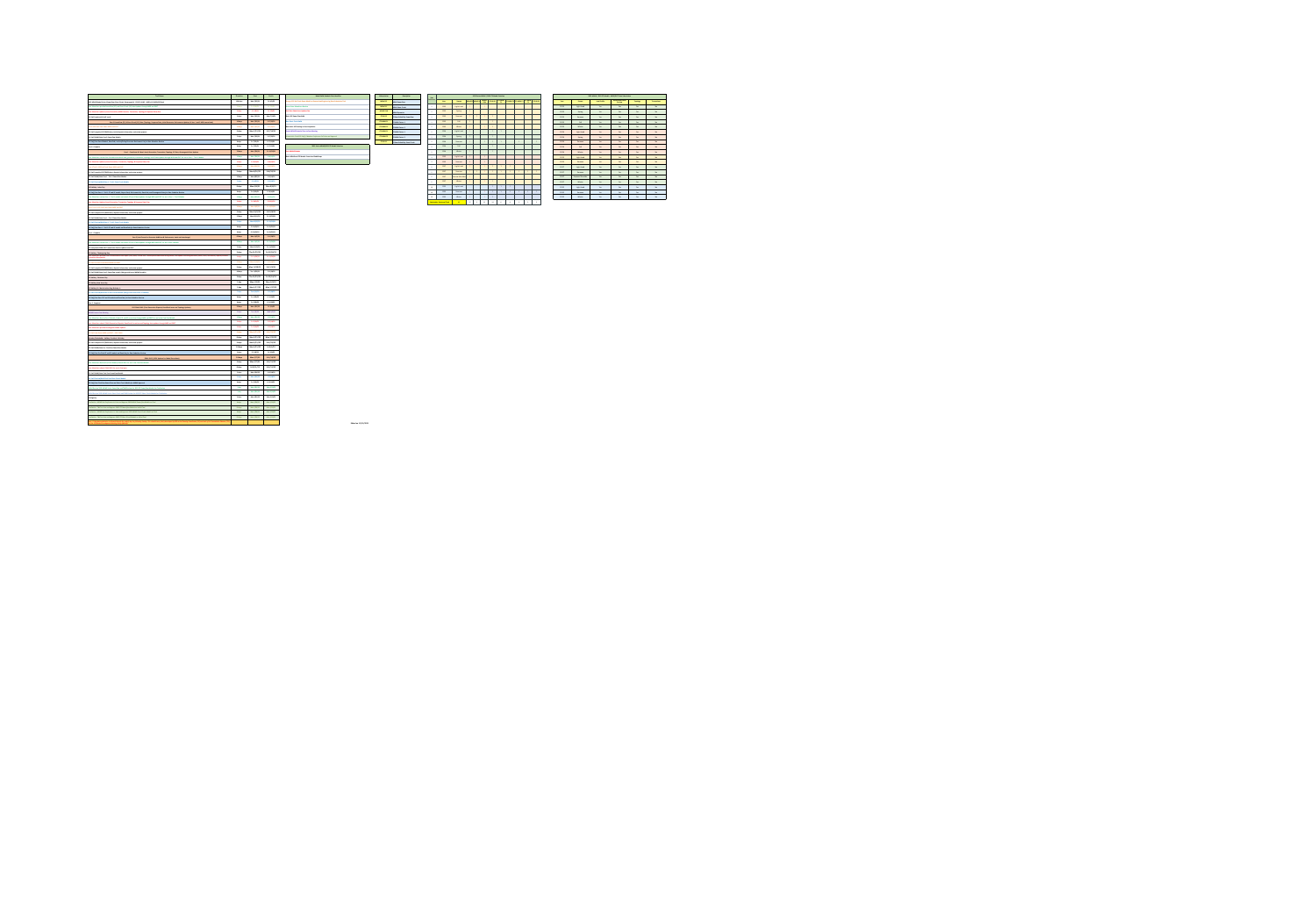<u> 1999 - Andrew Marian, Amerikaansk politiker (</u> <u> 1970 - Andrea Stationer, fransk politiker (</u>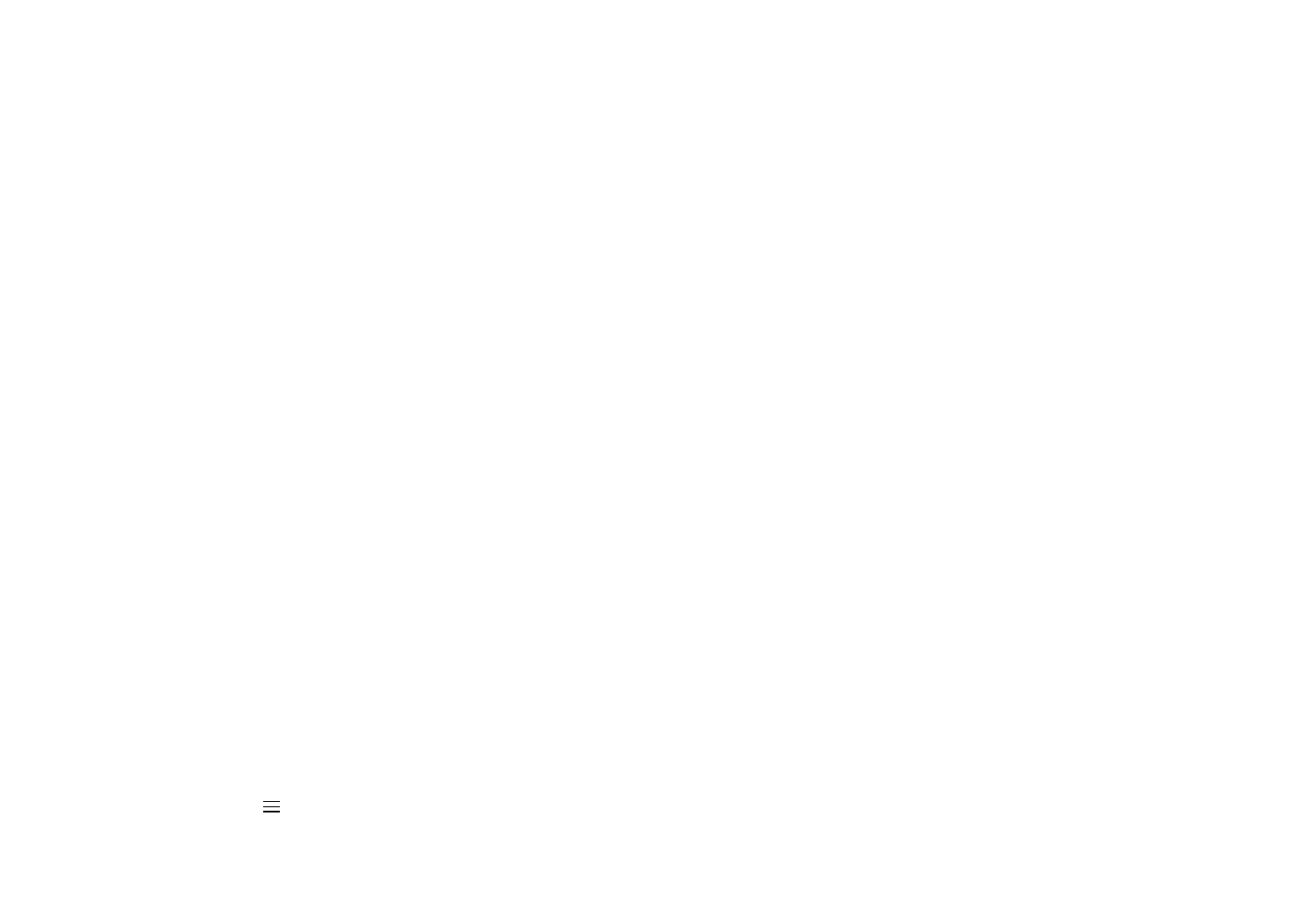$\overline{\phantom{a}}$  and  $\overline{\phantom{a}}$  and  $\overline{\phantom{a}}$ <u> a componente de la propia de la propia de la propia de la propia de la propia de la propia de la propia de la</u>  $\overline{\phantom{a}}$  and  $\overline{\phantom{a}}$  and  $\overline{\phantom{a}}$  $\overline{\phantom{a}}$  and  $\overline{\phantom{a}}$  and  $\overline{\phantom{a}}$  $\overline{\phantom{a}}$  and  $\overline{\phantom{a}}$  and  $\overline{\phantom{a}}$  $\overline{\phantom{a}}$  and  $\overline{\phantom{a}}$  and  $\overline{\phantom{a}}$ <u> a componente de la propia de la propia de la propia de la propia de la propia de la propia de la propia de la</u>  $\overline{\phantom{a}}$  and  $\overline{\phantom{a}}$  and  $\overline{\phantom{a}}$  $\overline{\phantom{a}}$  and  $\overline{\phantom{a}}$  and  $\overline{\phantom{a}}$  $\overline{\phantom{a}}$  and  $\overline{\phantom{a}}$  and  $\overline{\phantom{a}}$  $\overline{\phantom{a}}$  and  $\overline{\phantom{a}}$  and  $\overline{\phantom{a}}$  $\overline{\phantom{a}}$  and  $\overline{\phantom{a}}$  and  $\overline{\phantom{a}}$  $\overline{\phantom{a}}$  and  $\overline{\phantom{a}}$  and  $\overline{\phantom{a}}$ <u> a shekara ta 1999 a shekara ta 1999 a shekara ta 1999 a shekara ta 1999 a shekara ta 1999 a shekara ta 1999 a </u>  $\overline{\phantom{a}}$  and  $\overline{\phantom{a}}$  and  $\overline{\phantom{a}}$  $\overline{\phantom{a}}$  and  $\overline{\phantom{a}}$  and  $\overline{\phantom{a}}$  and  $\overline{\phantom{a}}$  $\overline{\phantom{a}}$  and  $\overline{\phantom{a}}$  and  $\overline{\phantom{a}}$ <u> a componente de la propincia de la propincia de la propincia de la propincia de la propincia de la propincia </u>  $\overline{\phantom{a}}$  and  $\overline{\phantom{a}}$  and  $\overline{\phantom{a}}$ <u> The Communication of the Communication of the Communication of the Communication of the Communication of the Communication of the Communication of the Communication of the Communication of the Communication of the Commun</u>  $\overline{\phantom{a}}$  and  $\overline{\phantom{a}}$  and  $\overline{\phantom{a}}$ <u> 1970 - Andrea Stationer, fransk politiker (</u>  $\overline{\phantom{a}}$  and  $\overline{\phantom{a}}$  and  $\overline{\phantom{a}}$  $\overline{\phantom{a}}$  and  $\overline{\phantom{a}}$  and  $\overline{\phantom{a}}$  and  $\overline{\phantom{a}}$ <u> The Communication of the Communication of the Communication of the Communication of the Communication of the Communication of the Communication of the Communication of the Communication of the Communication of the Commun</u>  $\overline{\phantom{a}}$  and  $\overline{\phantom{a}}$  and  $\overline{\phantom{a}}$  $\overline{\phantom{a}}$  and  $\overline{\phantom{a}}$  and  $\overline{\phantom{a}}$  and  $\overline{\phantom{a}}$  $\overline{\phantom{a}}$  and  $\overline{\phantom{a}}$  and  $\overline{\phantom{a}}$  $\overline{\phantom{a}}$  and  $\overline{\phantom{a}}$  and  $\overline{\phantom{a}}$  $\overline{\phantom{a}}$  and  $\overline{\phantom{a}}$  and  $\overline{\phantom{a}}$  $\overline{\phantom{a}}$  and  $\overline{\phantom{a}}$  and  $\overline{\phantom{a}}$  $\overline{\phantom{a}}$  and  $\overline{\phantom{a}}$  and  $\overline{\phantom{a}}$  $\overline{\phantom{a}}$  and  $\overline{\phantom{a}}$  and  $\overline{\phantom{a}}$  $\overline{\phantom{a}}$  and  $\overline{\phantom{a}}$  and  $\overline{\phantom{a}}$ <u> a shekara ta 1999 a shekara ta 1999 a shekara ta 1999 a shekara ta 1999 a shekara ta 1999 a shekara ta 1999 a </u>  $\overline{\phantom{a}}$  and  $\overline{\phantom{a}}$  and  $\overline{\phantom{a}}$  and  $\overline{\phantom{a}}$ <u> a shekara ta 1999 a shekara ta 1999 a shekara ta 1999 a shekara ta 1999 a shekara ta 1999 a shekara ta 1999 a shekara ta 1999 a shekara ta 1999 a shekara ta 1999 a shekara ta 1999 a shekara ta 1999 a shekara ta 1999 a sh</u> <u> a shekara ta 1999 a shekara ta 1999 a shekara ta 1999 a shekara ta 1999 a shekara ta 1999 a shekara ta 1999 a </u> <u> 1989 - Andrea Station Barnett, fransk politiker (</u>  $\overline{\phantom{a}}$  and  $\overline{\phantom{a}}$  and  $\overline{\phantom{a}}$  and  $\overline{\phantom{a}}$  $\overline{\phantom{a}}$  and  $\overline{\phantom{a}}$  and  $\overline{\phantom{a}}$  and  $\overline{\phantom{a}}$  $\overline{\phantom{a}}$  and  $\overline{\phantom{a}}$  and  $\overline{\phantom{a}}$ <u> a shekara ta 1999 a shekara ta 1999 a shekara ta 1999 a shekara ta 1999 a shekara ta 1999 a shekara ta 1999 a shekara ta 1999 a shekara ta 1999 a shekara ta 1999 a shekara ta 1999 a shekara ta 1999 a shekara ta 1999 a sh</u>  $\overline{\phantom{a}}$  and  $\overline{\phantom{a}}$  and  $\overline{\phantom{a}}$  and  $\overline{\phantom{a}}$  $\overline{\phantom{a}}$  and  $\overline{\phantom{a}}$  and  $\overline{\phantom{a}}$  and  $\overline{\phantom{a}}$  $\overline{\phantom{a}}$  and  $\overline{\phantom{a}}$  and  $\overline{\phantom{a}}$ <u> 1989 - Andrea Stationer, s</u>  $\overline{\phantom{a}}$  and  $\overline{\phantom{a}}$  and  $\overline{\phantom{a}}$ <u> 1970 - Andrea Stationer, fransk politiker (</u>  $\overline{\phantom{a}}$  and  $\overline{\phantom{a}}$  and  $\overline{\phantom{a}}$  and  $\overline{\phantom{a}}$  $\overline{\phantom{a}}$  and  $\overline{\phantom{a}}$  and  $\overline{\phantom{a}}$  $\overline{\phantom{a}}$  and  $\overline{\phantom{a}}$  and  $\overline{\phantom{a}}$  and  $\overline{\phantom{a}}$  $\overline{\phantom{a}}$  and  $\overline{\phantom{a}}$  and  $\overline{\phantom{a}}$  $\overline{\phantom{a}}$  and  $\overline{\phantom{a}}$  and  $\overline{\phantom{a}}$  and  $\overline{\phantom{a}}$ <u> 1970 - Andrew Maria Barat (</u>  $\overline{\phantom{a}}$  and  $\overline{\phantom{a}}$  and  $\overline{\phantom{a}}$  $\overline{\phantom{a}}$  and  $\overline{\phantom{a}}$  and  $\overline{\phantom{a}}$  and  $\overline{\phantom{a}}$  $\overline{\phantom{a}}$  and  $\overline{\phantom{a}}$  and  $\overline{\phantom{a}}$  $\overline{\phantom{a}}$  and  $\overline{\phantom{a}}$  and  $\overline{\phantom{a}}$ <u> a component de la propincia de la propincia de la propincia de la propincia de la propincia de la propincia d</u> <u> a shekara ta 1999 a shekara ta 1999 a shekara ta 1999 a shekara ta 1999 a shekara ta 1999 a shekara ta 1999 a </u>  $\overline{\phantom{a}}$  and  $\overline{\phantom{a}}$  and  $\overline{\phantom{a}}$ <u> a componente de la propia de la propia de la propia de la propia de la propia de la propia de la propia de la</u> <u> a component de la propincia de la propincia de la propincia de la propincia de la propincia de la propincia d</u> <u> a shekara ta 1999 a shekara ta 1999 a shekara ta 1999 a shekara ta 1999 a shekara ta 1999 a shekara ta 1999 a </u>  $\overline{\phantom{a}}$  and  $\overline{\phantom{a}}$  and  $\overline{\phantom{a}}$  $\overline{\phantom{a}}$  and  $\overline{\phantom{a}}$  and  $\overline{\phantom{a}}$ <u> a component de la propincia de la propincia de la propincia de la propincia de la propincia de la propincia d</u> <u> a component de la propincia de la propincia de la propincia de la propincia de la propincia de la propincia d</u> <u> a shekara ta 1999 a shekara ta 1999 a shekara ta 1999 a shekara ta 1999 a shekara ta 1999 a shekara ta 1999 a </u>  $\overline{\phantom{a}}$  and  $\overline{\phantom{a}}$  and  $\overline{\phantom{a}}$  $\overline{\phantom{a}}$  and  $\overline{\phantom{a}}$  and  $\overline{\phantom{a}}$ <u> a component de la propincia de la propincia de la propincia de la propincia de la propincia de la propincia d</u>  $\overline{\phantom{a}}$  and  $\overline{\phantom{a}}$  and  $\overline{\phantom{a}}$  $\overline{\phantom{a}}$  and  $\overline{\phantom{a}}$  and  $\overline{\phantom{a}}$  $\overline{\phantom{a}}$  and  $\overline{\phantom{a}}$  and  $\overline{\phantom{a}}$  $\overline{\phantom{a}}$  and  $\overline{\phantom{a}}$  and  $\overline{\phantom{a}}$  $\overline{\phantom{a}}$  and  $\overline{\phantom{a}}$  and  $\overline{\phantom{a}}$  $\overline{\phantom{a}}$  and  $\overline{\phantom{a}}$  and  $\overline{\phantom{a}}$  $\overline{\phantom{a}}$  and  $\overline{\phantom{a}}$  and  $\overline{\phantom{a}}$  and  $\overline{\phantom{a}}$ <u> a shekara ta 1999 a shekara ta 1999 a shekara ta 1999 a shekara ta 1999 a shekara ta 1999 a shekara ta 1999 a shekara ta 1999 a shekara ta 1999 a shekara ta 1999 a shekara ta 1999 a shekara ta 1999 a shekara ta 1999 a sh</u> <u> 1999 - Andrea Stationer, s</u>  $\overline{\phantom{a}}$  and  $\overline{\phantom{a}}$  and  $\overline{\phantom{a}}$  $\overline{\phantom{a}}$  and  $\overline{\phantom{a}}$  and  $\overline{\phantom{a}}$  $\overline{\phantom{a}}$  and  $\overline{\phantom{a}}$  and  $\overline{\phantom{a}}$  $\overline{\phantom{a}}$  and  $\overline{\phantom{a}}$  and  $\overline{\phantom{a}}$  and  $\overline{\phantom{a}}$  $\overline{\phantom{a}}$  and  $\overline{\phantom{a}}$  and  $\overline{\phantom{a}}$  $\overline{\phantom{a}}$  and  $\overline{\phantom{a}}$  and  $\overline{\phantom{a}}$  $\overline{\phantom{a}}$  and  $\overline{\phantom{a}}$  and  $\overline{\phantom{a}}$ <u> 1989 - Andrea Station Barnett, fransk politiker (</u>  $\overline{\phantom{a}}$  and  $\overline{\phantom{a}}$  and  $\overline{\phantom{a}}$  $\overline{\phantom{a}}$  and  $\overline{\phantom{a}}$  and  $\overline{\phantom{a}}$  $\overline{\phantom{a}}$  and  $\overline{\phantom{a}}$  and  $\overline{\phantom{a}}$  $\overline{\phantom{a}}$  and  $\overline{\phantom{a}}$  and  $\overline{\phantom{a}}$  $\overline{\phantom{a}}$  and  $\overline{\phantom{a}}$  and  $\overline{\phantom{a}}$  $\overline{\phantom{a}}$  and  $\overline{\phantom{a}}$  and  $\overline{\phantom{a}}$ <u> a shekara ta 1999 a shekara ta 1999 a shekara ta 1999 a shekara ta 1999 a shekara ta 1999 a shekara ta 1999 a </u>  $\overline{\phantom{a}}$  and  $\overline{\phantom{a}}$  and  $\overline{\phantom{a}}$  and  $\overline{\phantom{a}}$  $\overline{\phantom{a}}$  and  $\overline{\phantom{a}}$  and  $\overline{\phantom{a}}$ <u> a shekara ta 1999 a shekara ta 1999 a shekara ta 1999 a shekara ta 1999 a shekara ta 1999 a shekara ta 1999 a </u> <u> a shekara ta 1999 a shekara ta 1999 a shekara ta 1999 a shekara ta 1999 a shekara ta 1999 a shekara ta 1999 a </u>  $\overline{\phantom{a}}$  and  $\overline{\phantom{a}}$  and  $\overline{\phantom{a}}$  $\overline{\phantom{a}}$  and  $\overline{\phantom{a}}$  and  $\overline{\phantom{a}}$  and  $\overline{\phantom{a}}$  $\overline{\phantom{a}}$  and  $\overline{\phantom{a}}$  and  $\overline{\phantom{a}}$  and  $\overline{\phantom{a}}$  $\overline{\phantom{a}}$  and  $\overline{\phantom{a}}$  and  $\overline{\phantom{a}}$  $\overline{\phantom{a}}$  and  $\overline{\phantom{a}}$  and  $\overline{\phantom{a}}$ <u> 1970 - Andrea Stationer, fransk politiker (</u> <u> 1970 - Andrea Albert III, politik politik (</u> <u> 1999 - Andrea Station Barbara (</u>